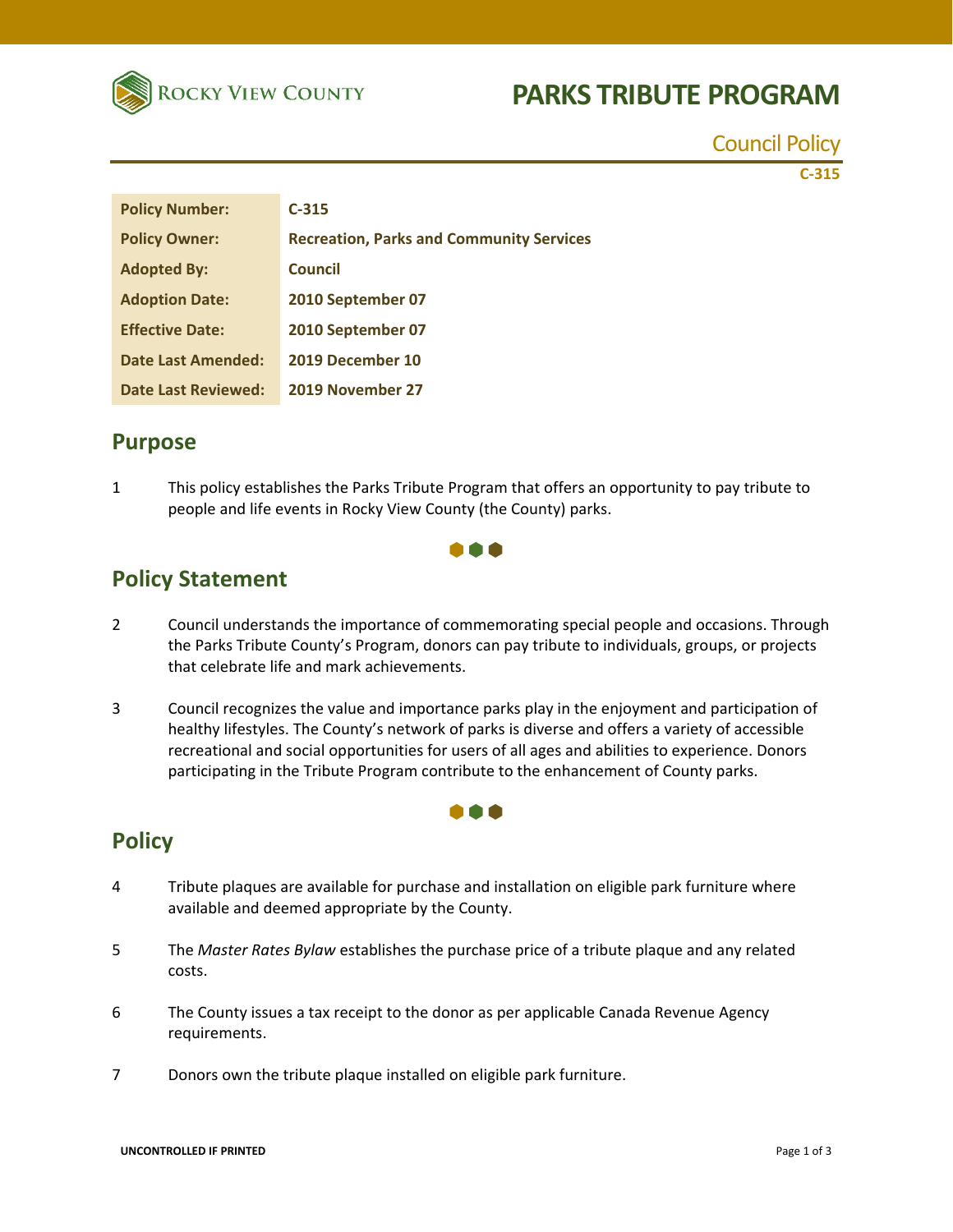

# **PARKS TRIBUTE PROGRAM**

#### Council Policy

**C‐315**

- 8 The County reserves the right to approve the tribute plaques' content and messaging.
- 9 The County installs and maintains tribute plaques for the duration of the tribute term.
- 10 When the tribute term expires, the County invites donors to apply for a tribute term extension at a reduced rate as indicated in the *Master Rates Bylaw*.

 $\bullet \bullet \bullet$ 

11 The County returns tribute plaques to the donor when the tribute term expires.

### **References**

| Legal Authorities                     | N/A                                                                                                                                                                                                                                                                                                                   |
|---------------------------------------|-----------------------------------------------------------------------------------------------------------------------------------------------------------------------------------------------------------------------------------------------------------------------------------------------------------------------|
| Related Plans, Bylaws, Policies, etc. | Rocky View County Master Rates Bylaw<br>٠<br>Rocky View County Parks and Open Space Master Plan, as<br>٠<br>adopted by Council resolution no. 1-11E31-05, as amended<br>or replaced from time to time<br>Rocky View County Parks and Pathways: Planning,<br>$\bullet$<br>Development and Operational Guidelines, 2013 |
| <b>Related Procedures</b>             | N/A                                                                                                                                                                                                                                                                                                                   |
| Other                                 | N/A                                                                                                                                                                                                                                                                                                                   |
|                                       |                                                                                                                                                                                                                                                                                                                       |

â â ê

 $\bullet\bullet\bullet$ 

## **Policy History**

Amendment Date(s) – Amendment Description Review Date(s) – Review Outcome

- 2019 December 10 Council amended to include new policy template, County standards, and changes to program
- 2019 November 27 Minor changes needed to align with County practices and standards

#### **Definitions**

Description

12 In this policy:

- (1) "County" means Rocky View County;
- (2) "donor" means an individual, organization, or group who purchased a tribute plaque;